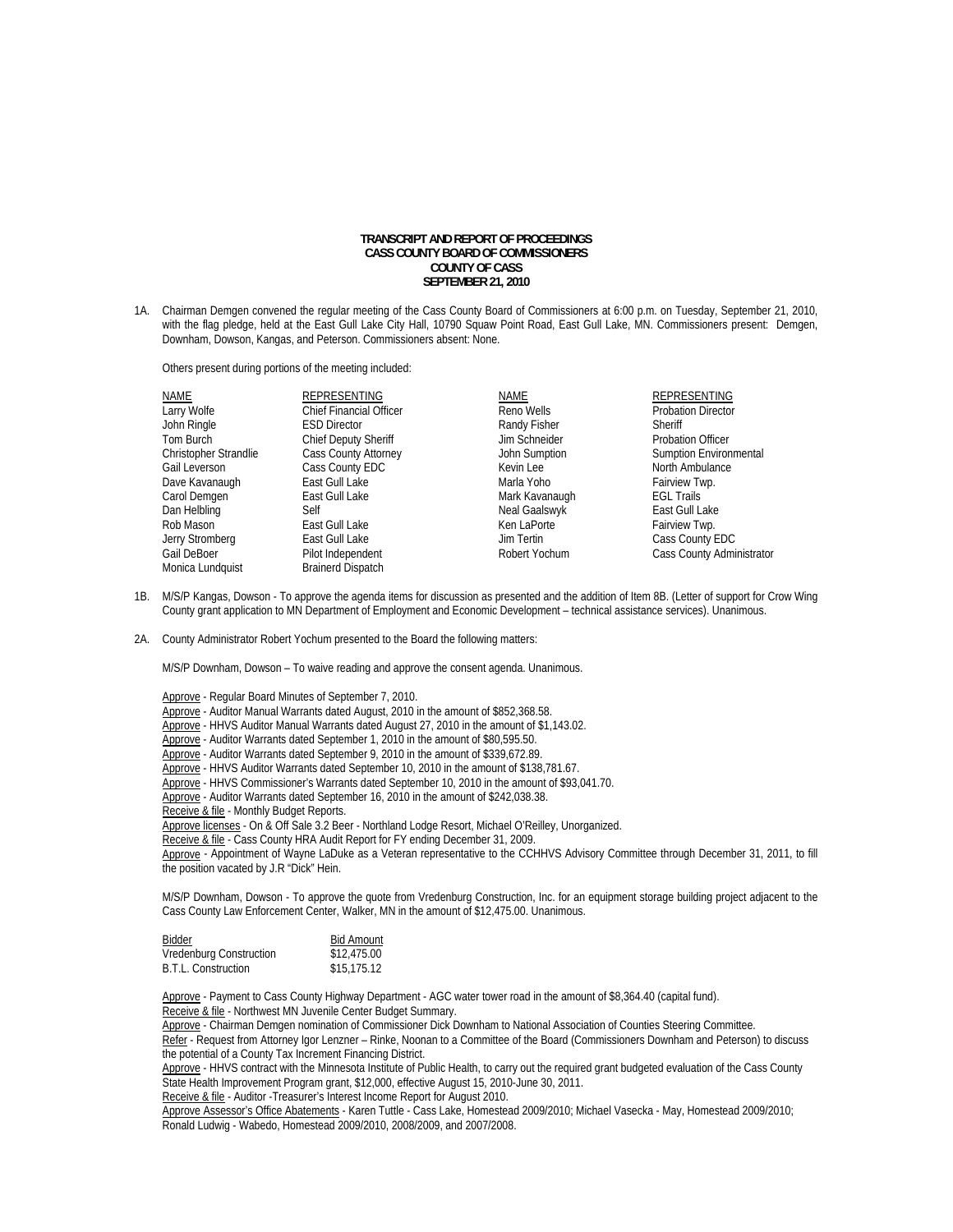Approve - Purchase of ITV equipment from South Country Health Alliance located at HHVS Meeting Room (\$2,500).

Authorize - Vice Chairman Dowson to be the Board representative at State Auditor Exit Interview for FY2009.

Approve - Appointment of Commissioner Dick Downham and Chairman Demgen to the Chippewa National Forest Resource Advisory Committee.

Approve - City of Walker appointment of Jamie A. Couch - Deputy Registrar #125.

Approve - FY11-MN Snowmobile Maintenance & Grooming Grant (#B48898) MN DNR in the amount of \$190,296.00.

2B. Administrator Yochum presented meeting notes of the Leech Lake Tribal Council and Cass County Board of Commissioners Joint Meeting held on Tuesday, September 7, 2010. Items discussed at the meeting included: roads, trails, public safety, human services, courts, facilities, and other potential initiatives. Mr. Yochum submitted draft resolutions for action items that were discussed at the referenced meeting.

Commissioner Dowson offered Resolution No. 50-10 and moved its adoption, Commissioner Peterson seconded: WHEREAS, Cass County and the Leech Lake Reservation cooperatively work to provide road maintenance and construction projects on County and Tribal road systems; and

WHEREAS, this cooperation has resulted in bringing much needed improvements to these road systems which serve Native American and other area residents; and

WHEREAS, these improvements have improved safety and mobility for the traveling public near and through the Leech Lake Reservation; and WHEREAS, without the present level of Bureau of Indian Affairs (BIA) funding, the ability to address future needed projects will be reduced; NOW THEREFORE, BE IT RESOLVED, that the Cass County Board of Commissioners supports the Leech Lake Band of Ojibwe position to retain the current BIA funding allocation formula.

Resolution No. 50-10 was adopted by majority vote: Demgen, Downham, Dowson, Kangas, Peterson. Nays: None.

Commissioner Dowson offered Resolution No. 51-10 and moved its adoption, Commissioner Peterson seconded: WHEREAS, the Leech Lake Band of Ojibwe Tribal Council requested that the bridge crossing over the Boy River on County State Aid Highway # 8 be examined for replacement, reconstruction, or an additional adjacent structures.

WHEREAS, the Cass County Board of Commissioners desires to cooperatively address any safety issues and the possible improvement of adjacent recreational trails.

NOW THEREFORE, BE IT RESOLVED, that the Cass County Board of Commissioners supports the Leech Lake Band of Ojibwe Tribal Council request to examine alternatives and funding sources to improve the bridge crossing over the Boy River on County State Aid Highway # 8.

BE IT FURTHER RESOLVED, that the County Engineer and County Administrator are directed to identify alternatives and funding sources and to report the same to the Cass County Board of Commissioners and the Leech Lake Band of Ojibwe Tribal Council.

Resolution No. 51-10 was adopted by majority vote: Demgen, Downham, Dowson, Kangas, Peterson. Nays: None.

Commissioner Dowson offered Resolution No. 52-10 and moved its adoption, Commissioner Peterson seconded:

WHEREAS, Cass County Resolution 30-09 requested Federal funding for MN Trunk Highway 371 reconstruction including four lanes from the City of Nisswa MN to the City of Pine River MN in the next Federal Transportation Authorization; and

WHEREAS, the Leech Lake Band of Ojibwe Tribal Council requested that MN Trunk Highway 371 reconstruction including four lanes from the City of Pine River MN to MN State Highway 200 be included as an additional phase of the MN Trunk Highway 371 reconstruction.

NOW THEREFORE, BE IT RESOLVED, that the Cass County Board of Commissioners supports the Leech Lake Band of Ojibwe Tribal Council request that MN Trunk Highway 371 reconstruction including four lanes from the City of Pine River MN to MN State Highway 200 be included as an additional phase of the MN Trunk Highway 371 reconstruction.

BE IT FURTHER RESOLVED, that the MN DOT is respectfully requested to advise the Cass County Board of Commissioners and the Leech Lake Band of Ojibwe Tribal Council as to the next steps to include additional phases to the MN Trunk Highway 371 reconstruction. Resolution No. 52-10 was adopted by majority vote: Demgen, Downham, Dowson, Kangas, Peterson. Nays: None.

2C. Mr. Yochum reported on the upcoming meeting of Wednesday, September 22, 2010 with the Public Works Committee from the City of Walker. Items to be discussed will be the AhGwahChing project close out, municipal utility easements, city acceptance of utilities, and future AGC issues. Mr. Yochum presented Amendment No. 2 to the Joint Powers Agreement between the County of Cass and the City of Walker that changes the expiration date to December 31, 2010, or until all obligations have been satisfactorily fulfilled, whichever occurs first (except any maintenance commitments are ongoing), and 2.3 – Both parties acknowledge that the scope of improvements contemplated by this agreement are complete and therefore conveyed in all respects to the City of Walker, Minnesota. Mr. Yochum also requested authorization for the Chairman to sign a municipal utility easement from Cass County to the City of Walker for the underground utilities and the lift station building site at the intersection of 73rd Street and former State Highway #290.

 M/S/P Dowson, Peterson – To authorize the Cass County Board Chairman to sign a municipal utility easement from Cass County to the City of Walker for underground utilities and the lift station building site at the intersection of 73rd Street and former State Highway #290, and further to approve as presented Amendment No. 2 to the Joint Powers Agreement (AGC Re-use Project) between the County of Cass and the City of Walker. Unanimous.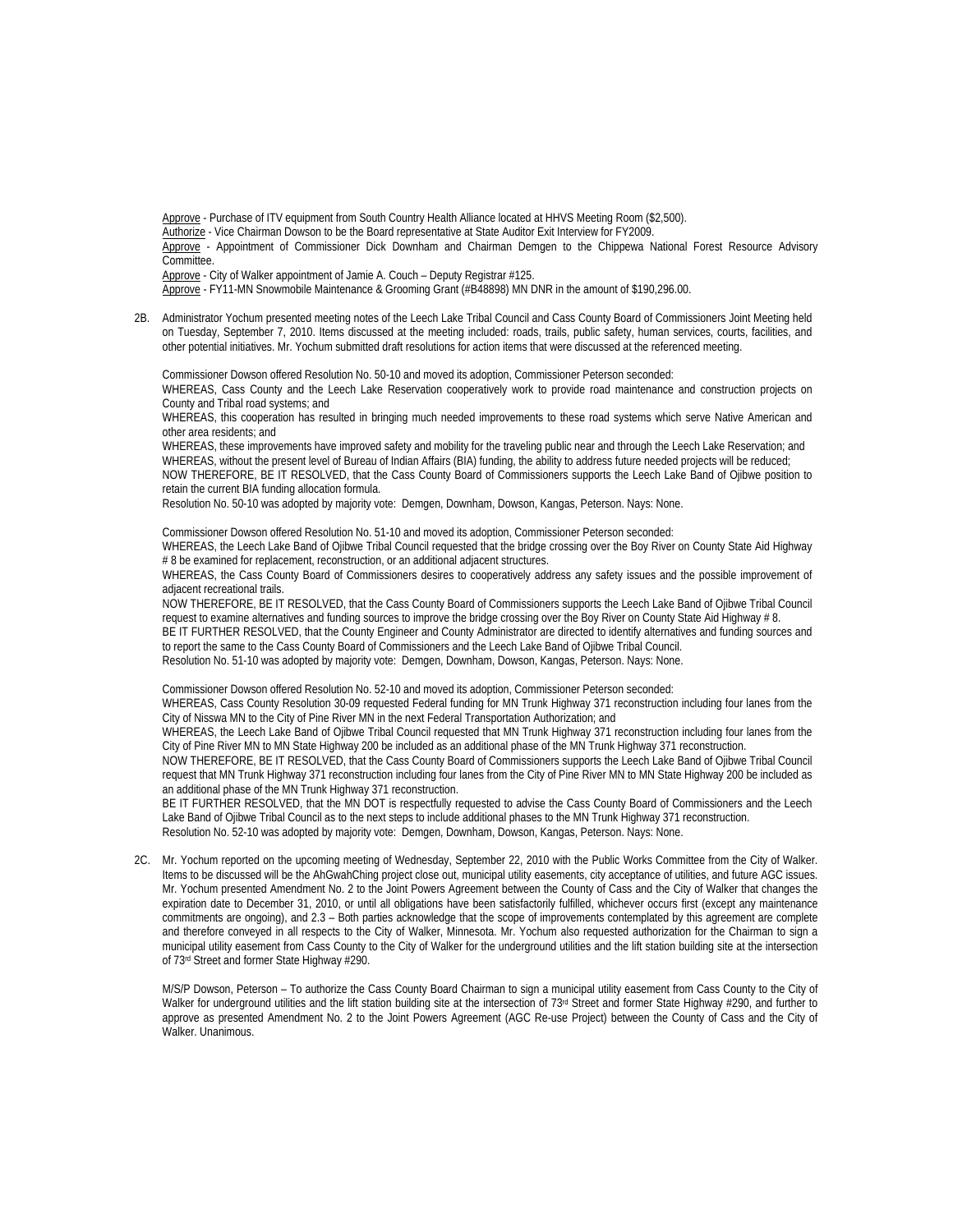2D. Administrator Yochum presented the Request for Proposals for Engineering Services to the Region Five Development Commission for a Camp Ripley/Veterans Trail Corridor Study. The study will provide a planning document, for both motorized and non-motorized routes, and will illustrate preferred routes that can be used subsequently for future budgeting and planning. The trail is planned to date to originate at the Crow Wing State Park at the southern end of the Paul Bunyan Trail, then westerly to the City of Pillager, then encircling Camp Ripley, and then southerly to the Soo Line Trail via the City of Little Falls. Mr. Yochum reported that previous Board action endorsed a Cass County destination trail priority from the City of Pillager to the Paul Bunyan Trail via Baxter, MN.

M/S/P Kangas, Downham – To approve a request to the Region Five Development Commission to include a Cass County destination trail link from the City of Pillager to the Paul Bunyan Trail via the City Baxter in the upcoming Camp Ripley/Veterans Trail Corridor Study. Unanimous.

3. Chairman Demgen acknowledged the public hearing notice of Intent to Enact Ordinance 2010-02 that amends Ordinance 1988-03 as it relates to the use of the abandoned Soo Line Railroad Right-of-Way within the boundaries of Cass County. Chief Deputy Sheriff Tom Burch commented that the Cass County Sheriff's Office supports updating the Ordinance to present State statutes and that future recommendations will be made regarding speed limits on the Soo-Line Trail near municipalities. No one else appeared before the Board for comment.

M/S/P Downham, Kangas - To adopt on 2<sup>nd</sup> Reading Ordinance #2010-02 Soo-Line Trail Rules and Safety Regulations as presented. The Ordinance will be effective November 1, 2010 after its publication and filing as provided by law. Unanimous.

4. Kevin Lee from North Memorial Ambulance (Brainerd Region) presented the Longville Ambulance Subordinate Service District 2<sup>nd</sup> quarter report. The Longville Ambulance Service has transported 101 patients vs. the budgeted amount of 113. Mr. Lee also commented that revenues were off by \$17,000 due to having fewer transports. The revenue deduction percentage was 64.3% vs. the budgeted amount of 62.9%. Expenses were \$15,730 under budget with a net margin of 7.5%. The Board thanked Mr. Lee for his update.

M/S/P Peterson, Dowson - To receive & file the 2<sup>nd</sup> Quarter Report from North Memorial Ambulance for the Longville Ambulance Subordinate Service District. Unanimous.

5A. Probation Director Reno Wells requested Board action approving the appointment of a Cass County Probation Officer to be assigned to the Cass County/Leech Lake Band of Ojibwe Wellness Court Program. Mr. Wells explained his nomination of Michelle Nistler presently the Office Manager in the Probation Office. Mr. Wells informed the Board that if Ms. Nistler is appointed as a Probation Officer to Wellness Court Program, her position of Office Manger will remain vacant and that HHVS Office Support staff will assist as necessary.

M/S/P Dowson, Downham – To approve the appointment of Michelle Nistler as a Cass County Probation Officer assigned to the Cass County/Leech Lake Band of Ojibwe Wellness Court Program upon receipt of a District Court order making the appointment and establishing salary/benefits as a grade 28, step 2 effective October 1, 2010. Unanimous.

Mr. Wells informed the Board that he has received the State of Minnesota Joint Powers Agreement for the Cass County/Leech Lake Band of Ojibwe Wellness Court Program which provides State funding not to exceed \$94,000 effective October 1, 2010 through September 30, 2011.

M/S/P Dowson, Downham – To authorize Director Wells to execute the State of Minnesota Joint Powers Agreement (CFMS # ) for the Cass County/Leech Lake Band of Ojibwe Wellness Court Program to provide program administration and client supervision effective October 1, 2010 through September 30, 2011. Unanimous.

5B. Mr. Wells reported on the Personnel Policy Committee recommendation to amend the Personnel Policies and Rules by an addition to Section 8 – Code of Ethics – F. Electronic Communications – 3.

M/S/P Dowson, Peterson - To approve the recommendation from the Personnel Policy Committee to amend the Personnel Policies and Rules by an addition to SECTION 8: CODE OF ETHICS – F. ELECTRONIC COMMUNICATION 3. RESPONSIBILITIES as presented. Unanimous.

- 6A. ESD Director John Ringle reported that the East Gull Lake Planning and Zoning Service Agreement that began May 4, 2010 that provides County staff assistance to City Code zoning administration is working well. East Gull Lake City Mayor Dave Kavanaugh and East Gull Lake Planning Commission Chairman Rob Mason thanked the Board for the on going cooperation between the City and Cass County. No action necessary.
- 6B. Mr. Ringle reported that the 2010 summer mobile household hazardous waste collection program at six locations resulted in 423 participants and 7.85 tons of electronics collected.

M/S/P Downham, Peterson – To authorize the 2011 Cass County summer mobile household hazardous waste collection program including electronics at six locations in Cass County. Unanimous.